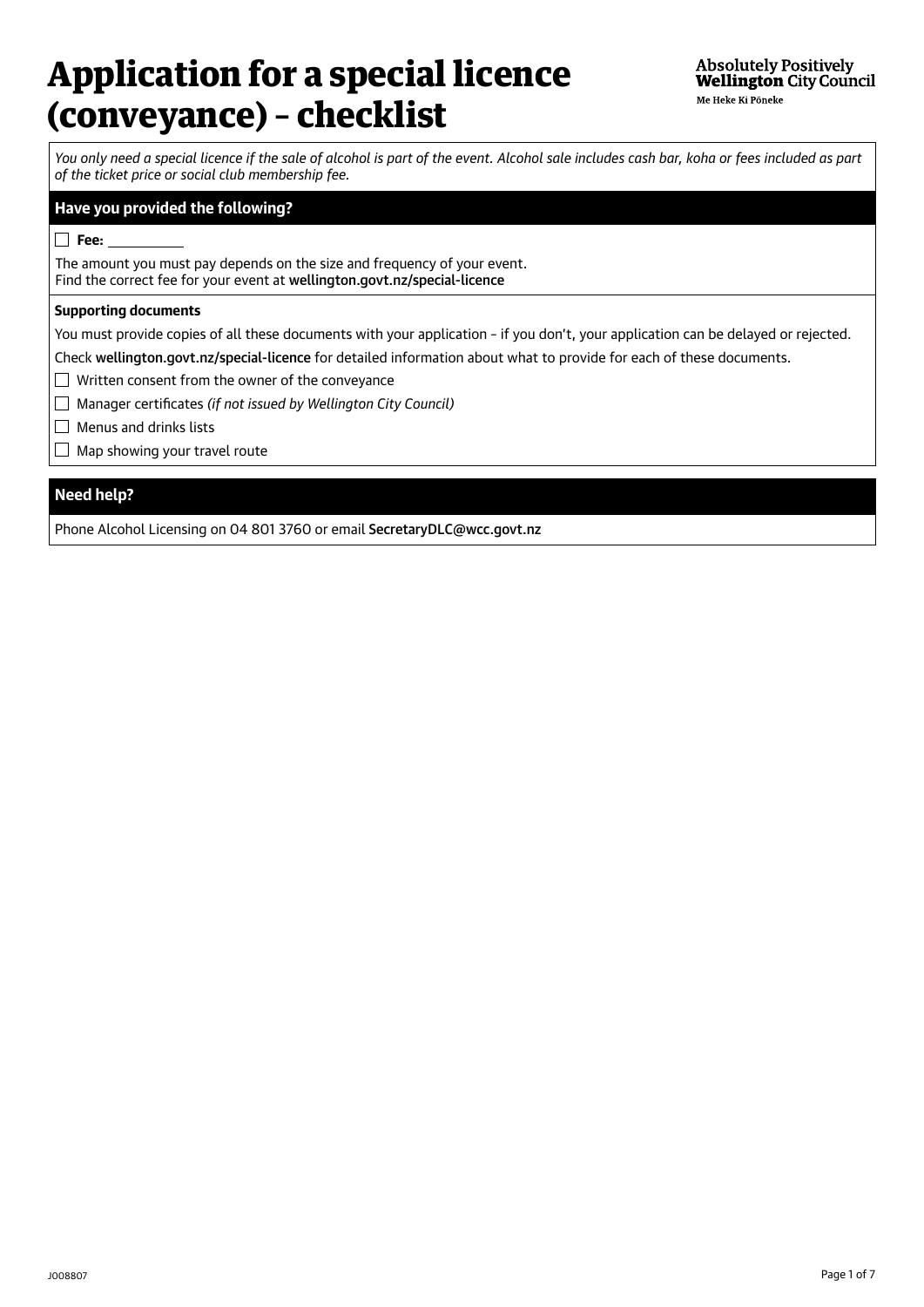**Section 138, Sale and Supply of Alcohol Act 2012**

To: The Secretary District Licensing Committee PO Box 2199 Wellington 6140

#### **Please PRINT clearly.**

| <b>Applicant details</b>                                                                                                                                                                                                                                                                                                                                                                                            |              |  |  |  |
|---------------------------------------------------------------------------------------------------------------------------------------------------------------------------------------------------------------------------------------------------------------------------------------------------------------------------------------------------------------------------------------------------------------------|--------------|--|--|--|
| Full legal name/s of the person/s or company who will receive any proceeds from alcohol or ticket sales (list any other names,<br>including a maiden name, you may be known by):                                                                                                                                                                                                                                    |              |  |  |  |
| Date(s) of birth (if individual or a partnership):                                                                                                                                                                                                                                                                                                                                                                  |              |  |  |  |
| Postal address for service of documents:                                                                                                                                                                                                                                                                                                                                                                            |              |  |  |  |
|                                                                                                                                                                                                                                                                                                                                                                                                                     | Postcode:    |  |  |  |
| <b>Contact details</b>                                                                                                                                                                                                                                                                                                                                                                                              |              |  |  |  |
| Name of daytime contact:                                                                                                                                                                                                                                                                                                                                                                                            |              |  |  |  |
| Phone number(s):                                                                                                                                                                                                                                                                                                                                                                                                    |              |  |  |  |
| Email (this is our preferred way of contacting you):                                                                                                                                                                                                                                                                                                                                                                |              |  |  |  |
| If applicable, list all criminal convictions (except offences to which the Criminal Records (Clean Slate) Act 2004 applies). State the<br>type and date of each conviction:                                                                                                                                                                                                                                         |              |  |  |  |
| You must apply at least 20 working days before your event starts. If you haven't applied in time, you must provide a reason<br>for why you didn't know you needed to lodge your application earlier. The District Licensing Committee (DLC) will consider the<br>reason you give before deciding whether to allow your application to proceed. In some cases, a request to lodge a late application<br>is declined. |              |  |  |  |
| Full name of any duty manager(s)/nominated person(s) in charge of the supply of alcohol at the event. If you will have certificated<br>duty managers, provide their certificate numbers and expiry dates.                                                                                                                                                                                                           |              |  |  |  |
| Name:                                                                                                                                                                                                                                                                                                                                                                                                               |              |  |  |  |
| Certificate number:                                                                                                                                                                                                                                                                                                                                                                                                 | Expiry date: |  |  |  |
| Name:                                                                                                                                                                                                                                                                                                                                                                                                               |              |  |  |  |
| Certificate number:                                                                                                                                                                                                                                                                                                                                                                                                 | Expiry date: |  |  |  |
| Name:                                                                                                                                                                                                                                                                                                                                                                                                               |              |  |  |  |
| Certificate number:                                                                                                                                                                                                                                                                                                                                                                                                 | Expiry date: |  |  |  |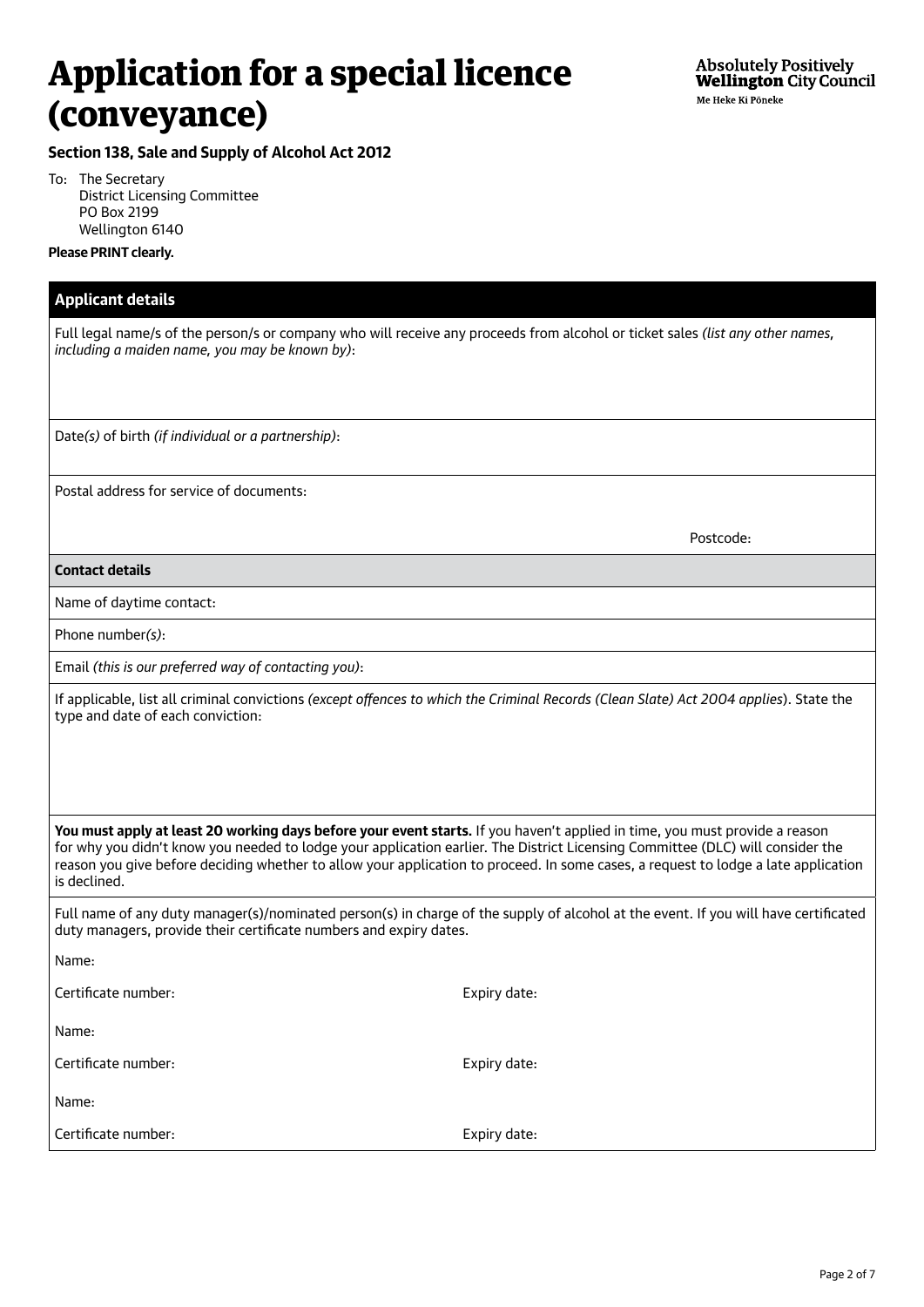| Applicant status. The applicant must be a legally recognised entity, for example, schools and churches must apply as the<br>appropriate governing body (such as board of trustees, registered charity):                                                                                                                                                                                                                                     |
|---------------------------------------------------------------------------------------------------------------------------------------------------------------------------------------------------------------------------------------------------------------------------------------------------------------------------------------------------------------------------------------------------------------------------------------------|
| Individual<br>Private Company<br>Partnership<br>Body corporate<br>Public company<br>Club<br>Trustee<br>Local authority<br>Licensing trust<br>Government Department or other instrument of the Crown<br>Manager under the Protection of Personal and Property Rights Act 1988<br>Board, organisation or other body<br>For an incorporated body, which Act is it incorporated under (for example, Companies Act, Incorporated Societies Act): |
|                                                                                                                                                                                                                                                                                                                                                                                                                                             |
|                                                                                                                                                                                                                                                                                                                                                                                                                                             |
| Is a licence already held for this conveyance?<br>$\Box$ Yes<br>No                                                                                                                                                                                                                                                                                                                                                                          |
| If yes, state the type and number of licence held                                                                                                                                                                                                                                                                                                                                                                                           |
| Licence number:<br>Licence type:                                                                                                                                                                                                                                                                                                                                                                                                            |
| Has the applicant held a special licence before?                                                                                                                                                                                                                                                                                                                                                                                            |
| $\Box$ Yes<br>No<br>$\blacksquare$                                                                                                                                                                                                                                                                                                                                                                                                          |
| If yes, please provide details:                                                                                                                                                                                                                                                                                                                                                                                                             |
|                                                                                                                                                                                                                                                                                                                                                                                                                                             |
|                                                                                                                                                                                                                                                                                                                                                                                                                                             |
|                                                                                                                                                                                                                                                                                                                                                                                                                                             |
|                                                                                                                                                                                                                                                                                                                                                                                                                                             |
| <b>Conveyance details</b>                                                                                                                                                                                                                                                                                                                                                                                                                   |
| Type of conveyance (for example, plane, boat, train, bus):                                                                                                                                                                                                                                                                                                                                                                                  |
| Trading name for the conveyance:                                                                                                                                                                                                                                                                                                                                                                                                            |
| Address of home base:                                                                                                                                                                                                                                                                                                                                                                                                                       |
|                                                                                                                                                                                                                                                                                                                                                                                                                                             |
| Principal route travelled:                                                                                                                                                                                                                                                                                                                                                                                                                  |
| Does the applicant own the conveyance?                                                                                                                                                                                                                                                                                                                                                                                                      |
| $\Box$ Yes<br>$\Box$ No                                                                                                                                                                                                                                                                                                                                                                                                                     |
| If no, provide the full name, address, email and phone number of the owner:                                                                                                                                                                                                                                                                                                                                                                 |
|                                                                                                                                                                                                                                                                                                                                                                                                                                             |
| How long has the conveyance been rented/hired for?                                                                                                                                                                                                                                                                                                                                                                                          |
| For a ship, ferry or hovercraft, do you have a current Safe Ship Management Certificate?<br>No<br>Yes                                                                                                                                                                                                                                                                                                                                       |
| For an airplane, do you have a current Certificate of Airworthiness?<br>Yes<br>No                                                                                                                                                                                                                                                                                                                                                           |
| For a train, do you have a Rail Service Licence?<br>Yes<br>No                                                                                                                                                                                                                                                                                                                                                                               |
| No<br>For a bus, do you have a current warrant of registration?<br>$\blacksquare$<br>Yes                                                                                                                                                                                                                                                                                                                                                    |
| Registration number:                                                                                                                                                                                                                                                                                                                                                                                                                        |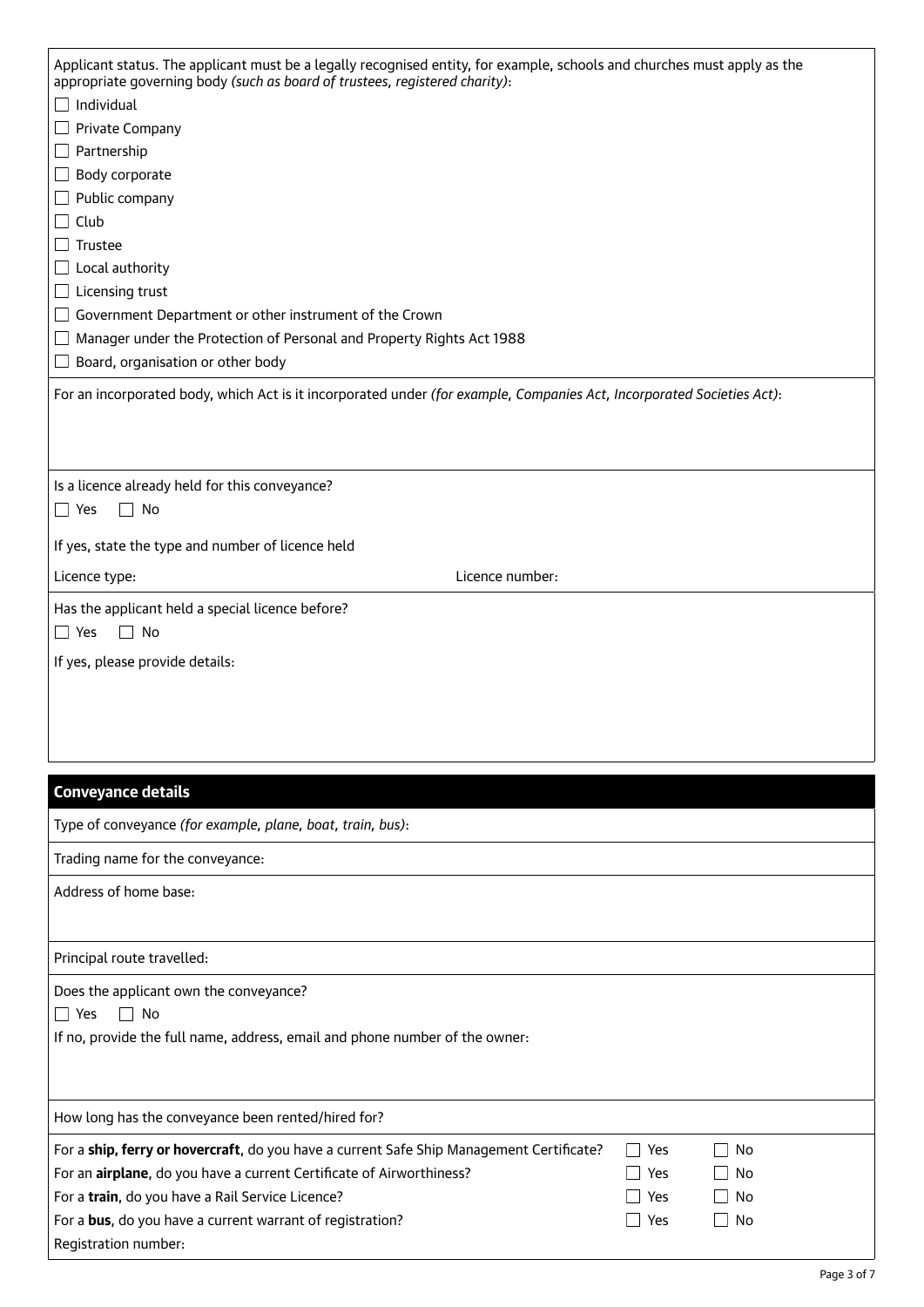Tick the box if the conveyance will have:

| $\Box$ A supervised area (under-18s must be with a parent or guardian) |  |  |
|------------------------------------------------------------------------|--|--|
|                                                                        |  |  |

A restricted area *(no under-18s allowed)*

No designated areas

### **Event details**

Event name:

Describe the event:

Event date/s:

Dates and times when alcohol is to be sold *(use a separate sheet if necessary)*:

How many people do you think will attend your event*(s)*?

What ages are the people who will attend?

What types of people will attend the event*(s) (for example, members of the public, friends, club members)*?

What will happen during the event*(s) (for example, DJ, dancing, prizegiving speeches, lunch, dinner)*?

If there is to be entertainment, what time*(s)* will it start and finish?

How do people gain entry to the event*(s)*?

 $\Box$  Pre-sold tickets

 $\Box$  Tickets sold on the day

 $\Box$  Door sales

 $\Box$  Invitation

 $\Box$  No tickets sold

How will alcohol be sold to people attending the event?

**Reminder: You only need a special licence if alcohol will be sold. Contact Alcohol Licensing if you are unsure.**

 $\Box$  Cash bar

 $\Box$  Ticket

 $\Box$  Koha

 $\Box$  Other:

Are products or services other than alcohol and food to be sold and supplied at the event?

 $\Box$  Yes  $\Box$  No

If yes, what are the goods or services?

What type of containers will the alcohol be sold in *(for example, glass bottle, cans, plastic cups)*?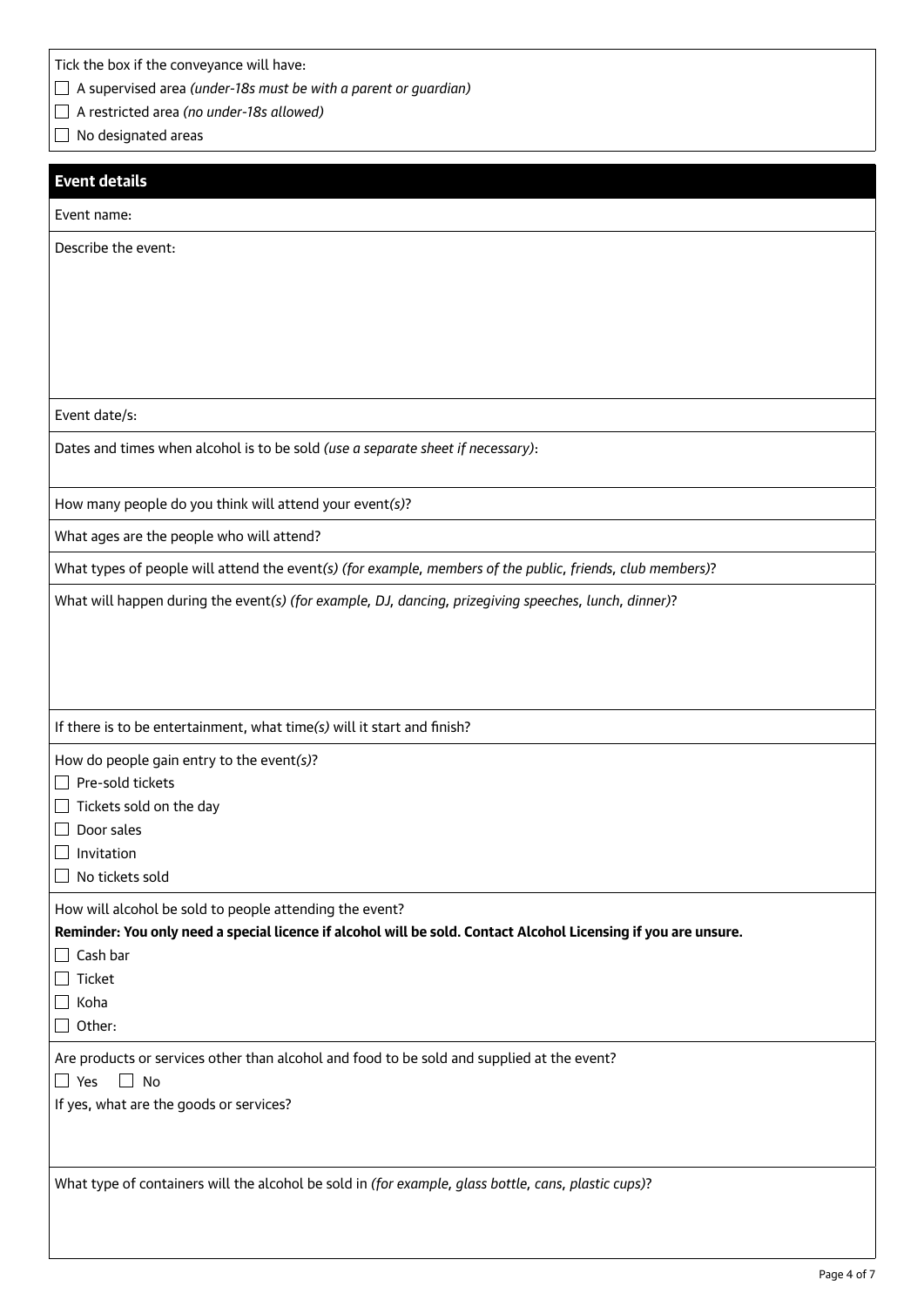# **Conditions for on-site special licence**

What food will be available? *(List at least three types of substantial food. Note: Chips and nuts are not substantial.)*

What non-alcoholic drinks will be available?

What low-alcohol beverages (1.15%-2.5%) will be available?

Describe the range and type of alcoholic beverages that will be available:

Describe how and where free drinking water is to be available:

Describe the experience and training of the manager or person in charge, relevant to the sale and supply of alcohol:

What processes does the applicant have in place to ensure the event complies with the Act *(for example, staff training or security procedures)*?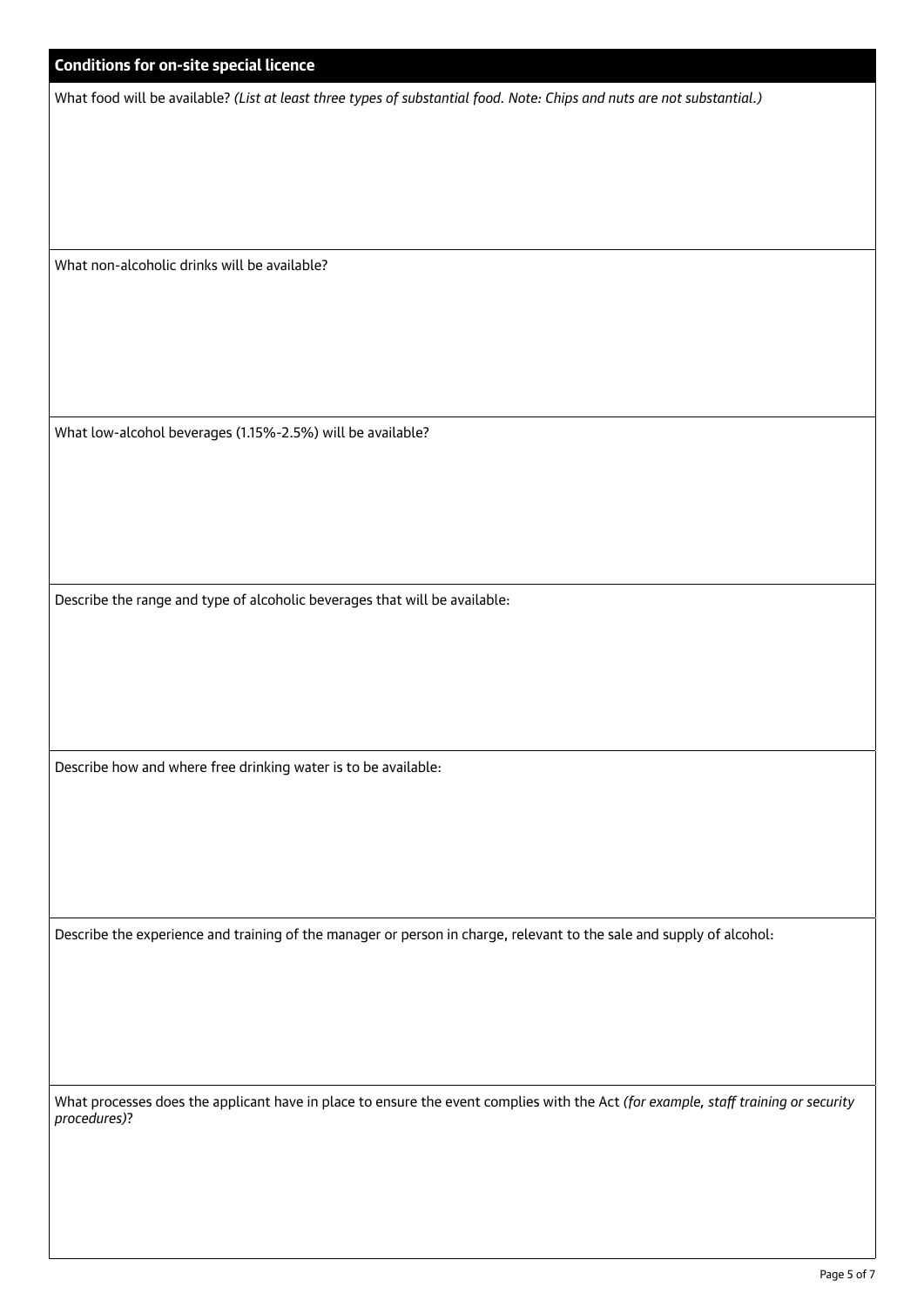What actions does the applicant propose to take to provide help with and information about transport options from the licensed premises?

What other actions will the manager or person in charge take to promote responsible alcohol consumption?

What actions does the applicant propose to take to make sure minors (people under 18 years) and intoxicated people are not supplied alcohol?

**Please note:** The New Zealand Police and the Medical Officer of Health are required by the Sale and Supply Act 2012 to make enquiries into the application which includes the suitability of the applicant. The Police inform the District Licensing Committee of any convictions or concerns involving the applicant. Should there be concerns the applicant will also be advised.

| Dated at (place): |                        | on (date): |
|-------------------|------------------------|------------|
| Print name:       | Applicant's signature: |            |

#### Privacy statement

Information you provide in this application and any supporting documents will be used by Wellington City Council (WCC) to process your application under the Sale and Supply of Alcohol Act 2012. This information will be made available to the public upon request, and will be shared with the Wellington District Licencing Committee, the Police and WCC's Licencing Inspectors.

This information may form part of a public hearing or other consideration of your application before the Wellington District Licencing Committee, and may be used in the Committee's decision on your application. The decision will be made publicly available.

WCC is required to keep a statutory register of all alcohol licence applications. Anyone can request a copy of information held on the register from [SecretaryDLC@wcc.govt.nz](mailto:SecretaryDLC%40wcc.govt.nz?subject=). The District Licencing Committee's decision on applications can be found at [www.nzlii.org](http://www.nzlii.org). WCC is required to report statistics about applications to the Alcohol Regulatory and Licencing Authority. Any member of the public may request access to this information under the Local Government Official Information and Meetings Act 1987. This information may also be used or shared for other purposes in line with the Privacy Act 2020. You have the right to see and correct personal information that WCC holds about you, and you can do so by contacting [info@wcc.govt.nz](mailto:info%40wcc.govt.nz?subject=).